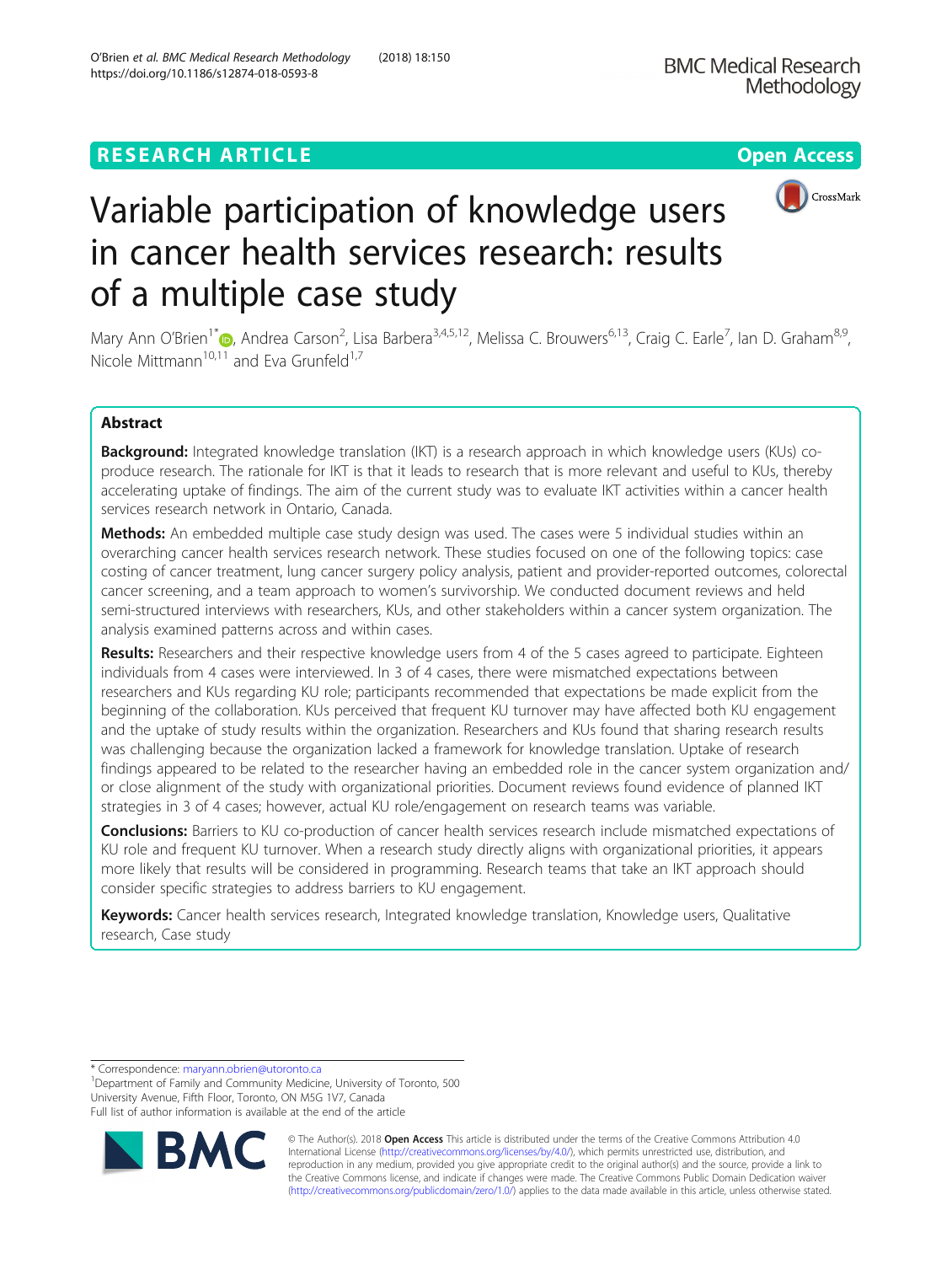# Introduction

A central goal of health research is to generate new knowledge and make useful discoveries that will benefit the population of interest. While important, knowledge generation and innovation alone may not lead to implementation of evidence-based interventions in clinical practice or policy. The failure to implement research findings has been identified as one of the major limitations to realizing the benefits of investment in health research. The gap between evidence and application warrants a greater investment in understanding how to advance the application of currently known efficacious treatments [[1](#page-12-0)–[3](#page-12-0)].

'Knowledge translation' (KT) is the term used in Canada to capture concepts such as implementation sciences, knowledge mobilization, diffusion, and research utilization [[4,](#page-12-0) [5\]](#page-12-0). The KT field examines how to make research results relevant and applicable to the individuals who are in a position to use that information to make changes in policy or practice, and investigates strategies to facilitate the adoption process. KT is a growing area of research that aims to fill the gap between knowledge and practice.

The Canadian Institute of Health Research (CIHR) has identified KT as a critical component of health research in Canada [\[5](#page-12-0)]. KT is under-studied and under-resourced, and is often the rate limiting step to realizing the benefits of health research. Stemming from KT is integrated knowledge translation (IKT). In Canada, several national funders encourage an IKT approach which applies the principles of KT to the entire research process from research design to analysis to implementation of findings. IKT has its roots in the 'Mode 2' research approach [\[6](#page-12-0)] with the aim of producing research that is more directly relevant to and applied by knowledge users [[7,](#page-12-0) [8](#page-12-0)]. CIHR defines a knowledge user as "an individual who is likely to be able to use research results to make informed decisions about health policies, programs and/or practices" [[5\]](#page-12-0). Key to IKT is the partnering of researchers with knowledge users, often including knowledge users as members of the research team.

A knowledge user's level of engagement in the research process may vary in intensity and complexity depending on the nature of the research and on the knowledge user's needs [\[9](#page-12-0)]. Ross et al. studied researcher and decision maker collaboration in seven funded research programs [[9\]](#page-12-0). Based on interviews with researchers and decision makers, they posited three different models of decision maker involvement: formal supporter, responsive partner, and integral partner. They suggested that each model might be appropriate given the specific needs of the research program. Sibbald et al. conducted a mixed method study of research studies funded by CIHR. They proposed different types of

partnerships which included token, asymmetric, and egalitarian with the latter role consisting of an equal partnership and a symbiotic relationship between the researchers and knowledge users [\[10\]](#page-12-0).

Other collaborative models have the goal of making research more relevant and responsive to an organization's needs. Researchers in the United Kingdom have described embedded researchers or 'researchers in residence' as a model for co-production of research [[11](#page-12-0)–[13](#page-12-0)]. In this model, the researcher has a role within the organization, research is produced collaboratively, and is considered to be 'jointly-owned' [\[12\]](#page-12-0). Vindrola-Padros and colleagues (2018) posit that relationship building is central in an embedded researcher model which enables the researcher to understand the organizational context [[13\]](#page-12-0). Similarly, the linkage and exchange model of knowledge brokers requires that strong relationships be developed between researchers and organizational decision makers [\[14\]](#page-12-0). Unlike the IKT approach, knowledge brokers are not usually members of the research team for a given project. Instead, a recent systematic review described knowledge broker roles as knowledge managers, linkage agents, and capacity builders [[15\]](#page-12-0).

Recently, a body of work has emerged which seeks to identify and address barriers and successes to IKT activities. According to Straus, Tetroe, and Graham (2009) key factors that make researcher - knowledge user collaborations successful are: (i) developing a shared understanding and common language about the issue or problem; (ii) creating a collaboration plan that involves the explicit description of researcher and knowledge user roles and responsibilities on an ongoing basis; (iii) creating a plan for including team members in a collaborative manner; (iv) developing a strategy to ensure trust amongst members of the collaboration and a plan to solve conflict as it arises. These authors also note that institutional support in both academic and knowledge user environments can facilitate the IKT process and ensure its success  $[16]$  $[16]$ . Grunfeld et al. (2004) suggest key points in the research process where knowledge user collaboration is particularly important: defining the research question and methodology; carrying out the methods; publishing findings; contextualizing findings and making changes (i.e. practice or policy) based on findings; and influencing future research projects [\[17](#page-12-0)]. Contextual factors may affect the success or failure of IKT. These factors include the circumstances under which research takes place (including collaborators and partnerships with organizations), relationships between and within the research team and knowledge users, the degree to which researchers and knowledge users understand IKT, and organizational pressures and priorities. Gagliardi et al. suggest that barriers to knowledge exchange between researchers and knowledge users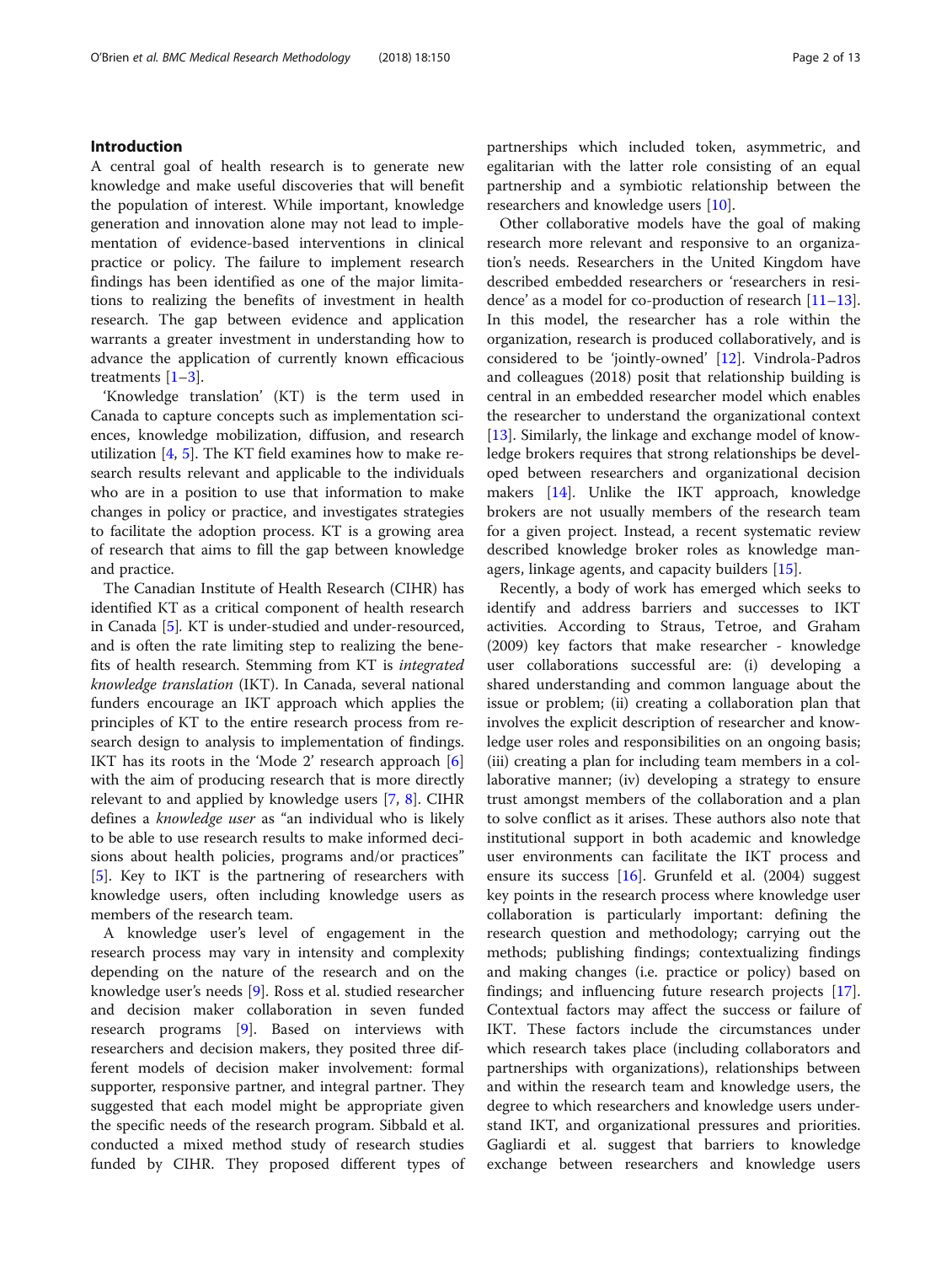include lack of leadership to promote knowledge exchange opportunities, lack of time, lack of regular opportunities for interaction, resistance to change, insufficient resources and lack of incentives [[18\]](#page-12-0).

The current study aimed to provide greater insight into contextual enablers and barriers to IKT. The specific study objectives were: (1) to learn how IKT activities were conducted within five projects of a cancer research network between 2010 and 2013; (2) to identify key IKT activities deemed to be either successful or unsuccessful by researchers and knowledge users; and (3) to identify and describe the key contextual factors that led to either successful or unsuccessful IKT activities. We used the term 'knowledge user' to indicate any member of a research team who could implement findings in health care practice and/or cancer system policy.

# **Methods**

# Multiple embedded case study

We used a multiple embedded descriptive case study design [[19\]](#page-12-0). Each case was one of five studies within an overarching cancer health services research network ([https://oicr.on.ca/research-portfolio/health-services-re](https://oicr.on.ca/research-portfolio/health-services-research/)[search/](https://oicr.on.ca/research-portfolio/health-services-research/)). The five studies addressed one of the following topics: case costing of cancer, lung cancer surgery policy analysis, patient and provider reported outcomes, colorectal cancer screening, and an inter-disciplinary team approach to women's cancer survivorship (Table [1\)](#page-3-0). The duration of each study was approximately 5 years. The cancer health services research network encouraged researchers to take an IKT approach in the design of their proposal. An IKT approach was viewed positively but it was not a requirement of funding.

Case studies are ideal for examining the phenomenon of interest together with contextual issues [\[19](#page-12-0)]. Flyvbjerg has suggested that the value of case studies is that they are context-dependent [[20](#page-12-0)]. Our justification for using a case study design is that it allowed us to explore the nuances and complexities of the projects within a cancer research network, including the similarities and differences amongst them [[21\]](#page-12-0). In the current study, we applied IKT principles  $[5, 22-28]$  $[5, 22-28]$  $[5, 22-28]$  $[5, 22-28]$  $[5, 22-28]$  $[5, 22-28]$  $[5, 22-28]$  whereby stakeholders from the cancer health services research network including those with a formal role in the cancer system organization took part in all aspects of the study from forming the research questions through to interpretation of the findings, and potential implementation. We hypothesized that the results of this study would provide insights about IKT within a cancer health services research network that could be applied to the future research projects, and more broadly within the field of cancer research.

# Sampling

The sampling frame for the cases consisted of all five studies funded as part of the cancer health services research network between 2010 and 2013. The aim of the network was "to inform health policies, optimize the delivery of cancer care and maximize the benefits of the province's cancer research for those currently living with the disease." [\[https://oicr.on.ca/research-portfolio/](https://oicr.on.ca/research-portfolio/health-services-research/) [health-services-research/](https://oicr.on.ca/research-portfolio/health-services-research/)]. In the current study, we aimed to recruit one or more researchers from each case and their respective knowledge users. Researchers on each of the five projects were identified by having been named on a publicly available summary of the cancer health services network. The knowledge users were identified by reviewing each project's proposal and looking for descriptors in the proposal including the terms 'knowledge user' or 'decision-maker'. In addition, we examined the affiliations of each team member for indications that they may have had decision-making responsibilities. The identity of the knowledge users was confirmed during interviews with researchers. Snowball sampling [\[29\]](#page-12-0) led to other participants who were identified by researchers and knowledge users as being involved in the projects.

# Recruitment

Participants were contacted via email and invited to participate. Follow-up contact was completed by a research assistant (AC). Participants were contacted up to three times.

# Data collection

# Document review

We conducted a document review of proposals, reports, and publications from each case. Information about the study objectives, methods and context was extracted. We also extracted direct quotes from the proposal for each case looking for evidence of IKT [[5\]](#page-12-0) (e.g., knowledge user involvement in the development of the study protocol, obtaining knowledge user suggestions or expertise on how the study should proceed, interpretation of the results, implementation of the results). We then looked for similarities and differences across the cases in descriptions (or lack thereof) of IKT including participants and formats. The document review also provided us with a preliminary list of key informants to contact for interviews. MS Excel was used to store information. All data were extracted by one team member (AC) and checked by another researcher (MAO). Discrepancies were minimal and were resolved by reviewing the source document.

# Semi-structured interviews

Interview guides were developed and pilot-tested. For researchers, the interview guide focused on their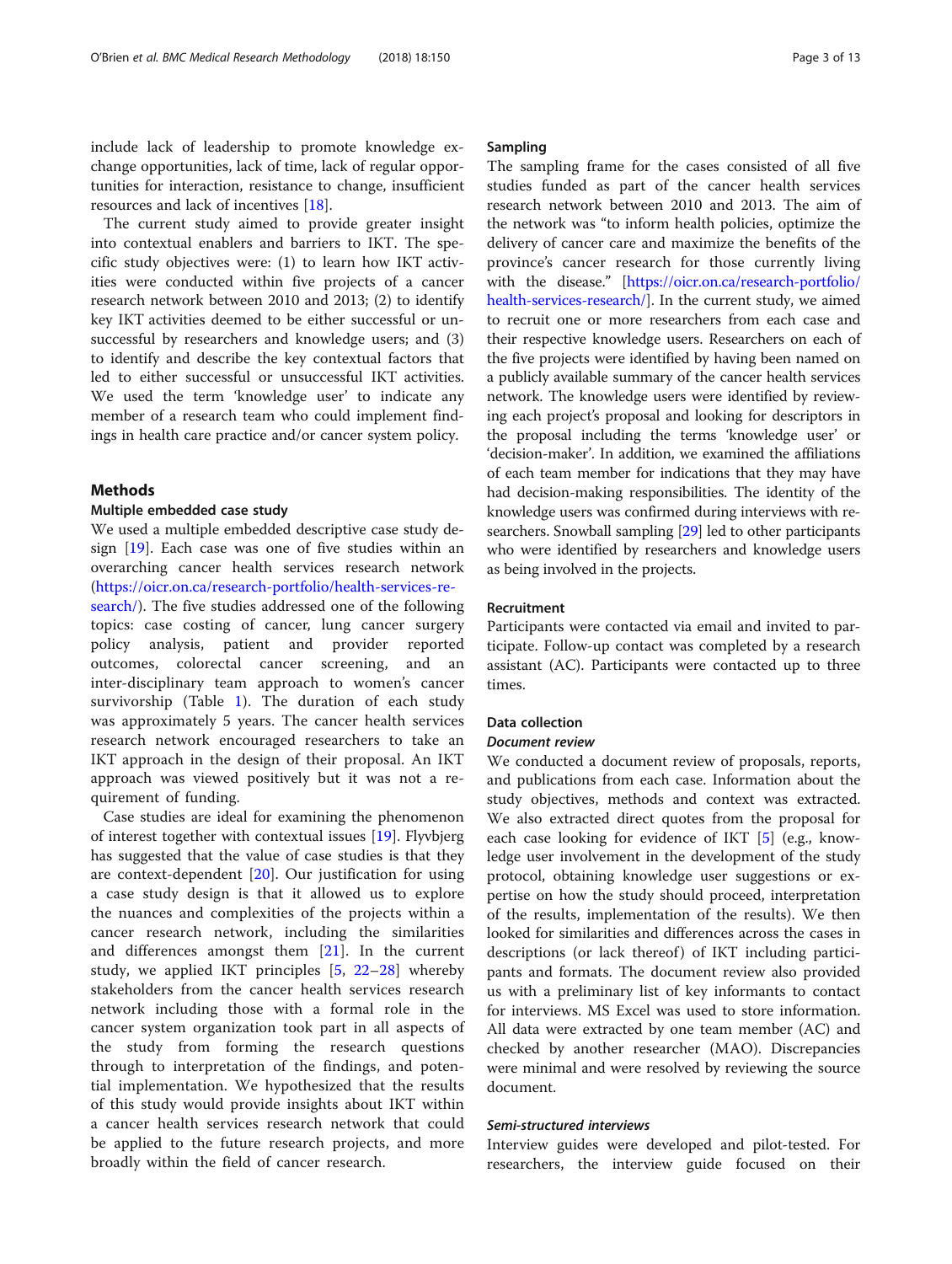<span id="page-3-0"></span>

|  |  |  |  |  |  | Table 1 Description of cases within cancer health services research network and their study objectives |
|--|--|--|--|--|--|--------------------------------------------------------------------------------------------------------|
|--|--|--|--|--|--|--------------------------------------------------------------------------------------------------------|

| Case                                                                  | Study objectives                                                                                                                                                                                                                                                                                                                                                                                                                                                                                                                                                                                                      |
|-----------------------------------------------------------------------|-----------------------------------------------------------------------------------------------------------------------------------------------------------------------------------------------------------------------------------------------------------------------------------------------------------------------------------------------------------------------------------------------------------------------------------------------------------------------------------------------------------------------------------------------------------------------------------------------------------------------|
| 1. Case costing of cancer                                             | 1. Review case costing literature and programs using administrative databases.<br>2. Determine availability and quality of cost data in administrative databases in Ontario.<br>3. Test a case costing methodology using different patient cohorts (e.g., disease sites).<br>4. Determine disaggregated costs.<br>5. Validate the resources and costs extracted from administrative linkages.<br>6. Create a report on the cost of cancer in Ontario and other publications.                                                                                                                                          |
| 2. Lung cancer surgery policy analysis                                | 1. Describe the trends in the distribution of lung cancer surgery in Ontario between April 2003 and<br>March 2009<br>2. Estimate the effect of the policy on surgical outcomes.<br>3. Analyze how structures and processes of care have been affected by changes in the organization<br>and delivery of lung cancer surgery.<br>4. Explore how a policy to regionalize lung cancer surgery in Ontario was perceived by healthcare<br>decision-makers, healthcare providers, and patients who received lung cancer surgery.                                                                                            |
| 3. Patient and provider reported outcomes                             | 1. To perform linkages between these symptom datasets and administrative data, thereby potentially<br>creating an unparalleled cancer outcomes database.<br>2. To evaluate whether formal symptom assessment in the course of routine clinical care might be<br>used to predict ER utilization.<br>There were three other specific research aims (not included).                                                                                                                                                                                                                                                      |
| 4. Colorectal cancer screening                                        | 1. To evaluate the proposed mailed invitations prior to dissemination.<br>2. To describe the perceptions of the recipients of mailed invitations regarding: screening to prevent<br>CRC; the mailed invitation; and their screening experiences following receipt of the invitation.<br>3. To describe the perceptions of participating PCPs with respect to: a) the ColonCancerCheck<br>program; b) the mailed invitation; and c) the Screening Performance Report.<br>4. To describe the proportion, characteristics and outcomes of eligible Ontarians who responded/did<br>not respond to the mailed invitations. |
| 5. Inter-disciplinary team approach to<br>women's cancer survivorship | 1. Create an inter-disciplinary team to address clinically important research questions related to the<br>interplay between cancer and other medical conditions using the best data and analytical methods.<br>2. Create a cadre of researchers with interest and expertise in cancer survivorship research through<br>graduate education, supervision and mentorship of trainees.<br>3. Ensure that the results of the research have a positive effect on clinical practice and patient<br>outcomes through the development of an integrated knowledge translation strategy.                                         |

perceptions of IKT within their studies, successes and challenges to taking an IKT approach, and recommendations for improving IKT approaches within the cancer health services research network that supported their research project. For knowledge users, the interview guide focused on perceptions of and satisfaction with their role as knowledge users on the projects, facilitators and barriers to their involvement, areas where an IKT approach could have been improved, and recommendations for improving IKT. All interviews were conducted by telephone by the research assistant (AC) who had expertise in qualitative methods.

# Coding and data analysis

Interviews were audio-recorded and transcribed. Personal identifiers were removed from the transcribed data then de-identified data were imported into QSR NVivo (Version 9). The analytic process was guided by principles of the constant comparative method [\[30\]](#page-12-0). We used descriptive coding for both interview and document data. Descriptive coding is a common technique in qualitative research. It is used to summarize in phrases the basic idea of passage of data, which contains the content of the message. Thus, the descriptive code

captures the topic of the passage, while the passage itself contains the substance [[31\]](#page-12-0). To ensure consistency of codes and emerging themes, two researchers independently compared all newly collected data with those collected earlier in the study. Once all interviews were coded, we integrated the interview and document review data. Thematic analysis was used to analyze the data set [[32\]](#page-12-0). Thematic analysis is used to identify, analyze, and report patterns and/or themes within a particular data set. During the analysis, we first examined the data of each case (within case analysis), and then compared data across cases (cross case analysis). The results of the analysis were reviewed with the broader research team. Rigor in the analytic process was addressed by documenting analytic decisions in memos, having two research assistants independently code interview transcripts and collecting data from documents and from interviews.

# Research ethics board review

All participants provided written informed consent to participate in the study. The University of Toronto Research Ethics Board approved this study - Protocol reference # 32306.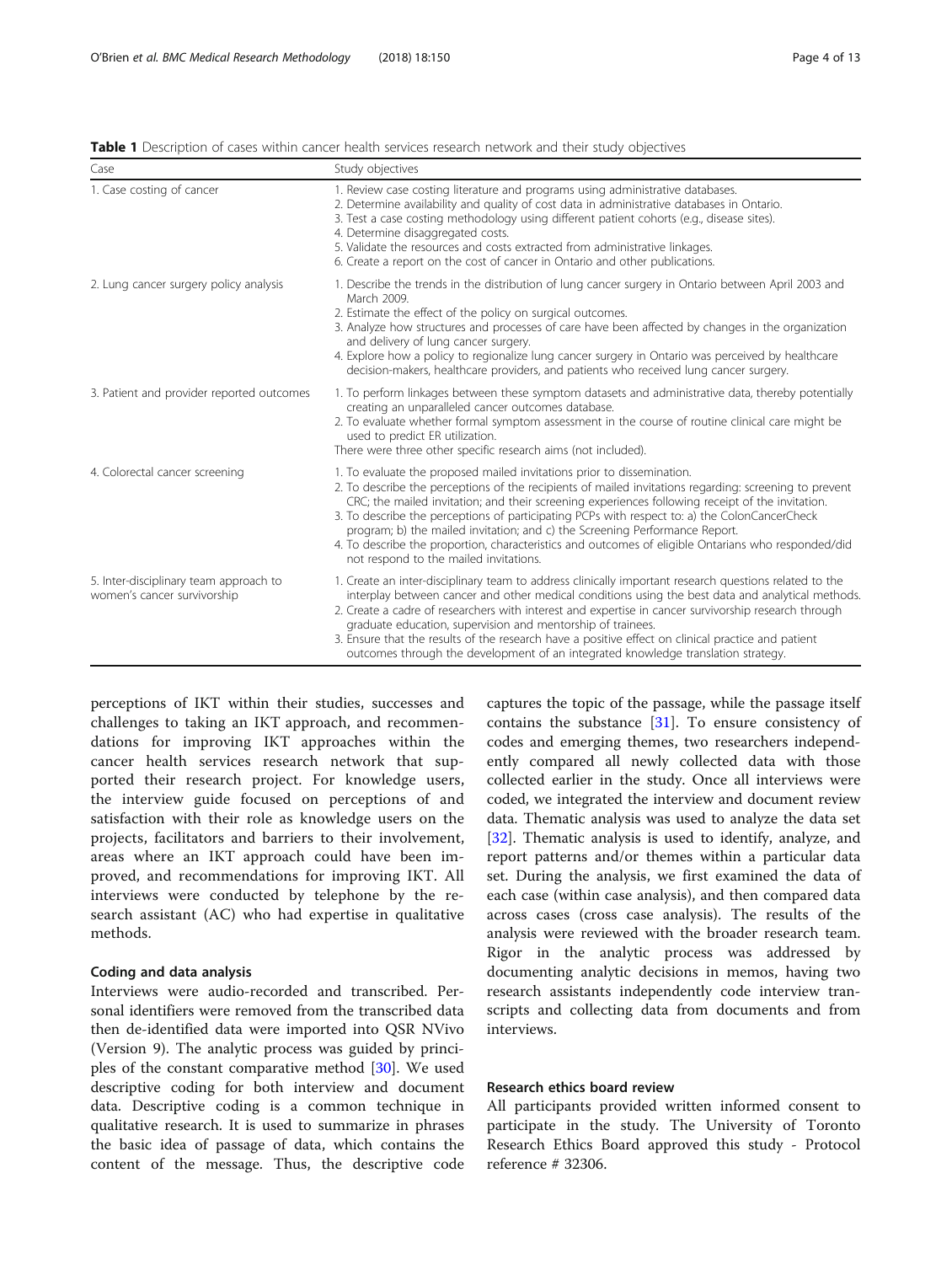# Results

Of the 25 participants who were contacted, 19 responded and 18 were interviewed. One respondent (a knowledge user) indicated that they did not have enough information to contribute to an interview as they perceived they were minimally involved in the project. Another respondent referred our team to a delegate to be interviewed in their place as the nominated individual was involved in the implementation of that particular project. We subsequently interviewed the nominated delegate. One researcher suggested we also contact another research team member; this person agreed to be interviewed. Researchers from one case did not respond to our invitation; a document review was completed but knowledge users from that case were not contacted for an interview. In total, five researchers and 11 knowledge users (one to three per case) across four cases were interviewed, as well as two stakeholders who had oversight responsibilities within the cancer health services research network.

# Description of participants

On average, researchers were 45 years old; knowledge users were 52 years old. Of all 18 participants, 11 were female and seven were male. Four researchers reported having either a hospital or university affiliation and one reported an affiliation with the cancer system organization. One researcher indicated that they had an embedded role within the cancer system organization. Of the knowledge users, seven reported having an affiliation with the cancer system organization; the others reported having either a hospital or university affiliation.

# Within case analysis

# Case 1

There was no description of an IKT plan in the proposal. None of the participants mentioned having an explicit discussion of knowledge user role on the project; however, one participant mentioned that they believed their role as knowledge user "was understood" and it did not need to be made explicit. The knowledge users on Case 1 acted more as advisors. They were engaged at the beginning of the project and at the end by providing feedback on results, but not during the design of the project. While the information generated in Case 1 was important according to both the researcher and knowledge users, the project was not perceived to align explicitly with the organization's goals. There did not appear to be a clear plan for knowledge users to take the results to their organization. The participants in this case also reflected that the organization as a whole did not have a framework or processes for using research results. One knowledge user indicated that the cancer system organization has had challenges in how it "integrates research and researchers into what it sees as its mission." Another said,

"…I think that [cancer system organization] needs a really robust integrated KT strategy which I don't recall has ever actually been implemented." (Knowledge User)

The researcher of this case confirmed this view by saying that the organization did not have a "formal KT framework in place". The researcher also indicated that in a large organization, it may be necessary to have knowledge users at different levels in the organization including leadership and management. Another insight generated by this case was that the organization employed people to conduct similar work as that undertaken by the research study. The researcher commented that there needed to be clear links between internal work by the organization and research activities by researchers who may be external to the organization.

# Case 2

Although there was an IKT plan in the proposal, some aspects of the proposed IKT plan did not occur. For example, it was proposed that the knowledge users would be involved in the study design phase and in the interpretation of findings, but according to the knowledge users, this involvement did not occur. Knowledge users indicated that they were minimally engaged by the research team throughout and that they would have liked more input on the project.

For example,

"I would say that it [expectation for role] has not [been met] in the sense that I might have thought that there would be a somewhat higher level of engagement…" (Knowledge User)

The researcher expressed that there was some tension during the project and that "ideally" researchers would be independent. There was no clear implementation strategy beyond generating knowledge. In discussions with the researcher, there was also internal work that had been conducted by the organization on the same topic. It was not clear how the results of the internal work related to the research project.

# Case 3

There was an IKT plan in the proposal. Although the researcher indicated that the research team was largely responsible for the research design, knowledge users said that they were also involved in the design phase of the project. Both researcher and knowledge users indicated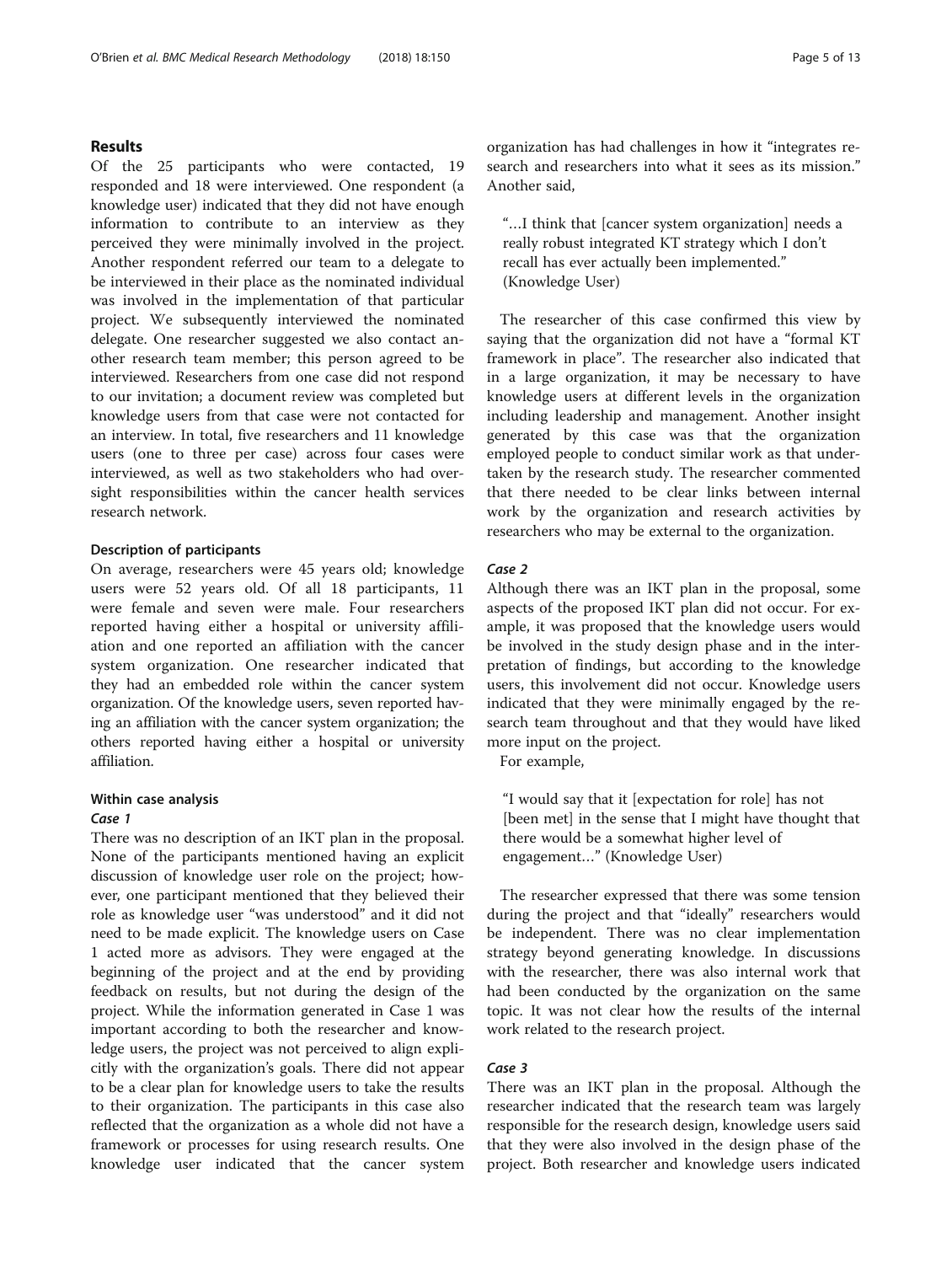that they were engaged throughout the duration of the project. However, the engagement of knowledge users appeared to be significantly impacted by their turnover in the organization. When asked about the knowledge users on the project, the researcher indicated that knowledge users who had started on the project had all left the organization. The following quotation illustrates the problem of turn-over within the cancer system organization,

"… [name of cancer system organization] is notorious for having high rates of staff turnover. Having continuity of person and kind of that memory you know across the life of the project can be a problem… You know it is not unique to me or to my program but… I see that quite a lot. You know people move, they change portfolios, they leave for other jobs, all sorts of other things happen. It is hard to have the same person doing the same thing for any stretch of time that you can build a meaningful relationship with them." (Researcher)

The researcher indicated that the relationship they had with a newer knowledge user on the project was "never quite as strong" as in the previous relationship. While knowledge users shared the results with their organization and other audiences, there did not appear to be a plan for implementing the results. According to the researcher, the results of the study were implemented in a quality index in the cancer system organization.

## Case 4

There was an IKT plan in the proposal. While two other cases indicated that knowledge users were involved in the planning phase of those projects, Case 4 was somewhat different. In this case, the research team indicated that it developed the project alongside the knowledge users and their organization based upon pilot work that was ongoing at the organization. As a result, the research project was closely aligned with the ongoing needs and priorities of the organization, and the knowledge users were in a position to make changes based on results. The researcher and knowledge users indicated that knowledge users were engaged throughout the project and were involved in all aspects of the study. Knowledge users provided feedback on results and worked with the researcher to make programmatic changes within the relevant area of the cancer system. The researcher, who had an embedded role in the organization continued to work with knowledge users on implementation.

Table [2](#page-6-0) provides details of knowledge user engagement for each case by study phase and includes exemplar quotations. Three of four cases included an IKT plan in

their proposals. However, the degree to which the proposed IKT plan was realized, and the engagement of knowledge users at all phases of research, varied. The participants of Cases 1 and 2 seemed to have limited knowledge of some of the principles of an IKT approach. In Case 3, there were IKT efforts; however, these seemed to be more directed by the researcher and knowledge user turnover was perceived to hinder IKT activities. Case 4 appeared to be most closely aligned with principles of IKT whereby there was engagement of knowledge users at all phases of research, knowledge users held positions within the organization in which they could act on the results, and there was a close alignment of the project with organizational priorities.

# Cross case analysis

We identified features of research projects that participants perceived to be successful and/or unsuccessful in encouraging collaboration between researchers and knowledge users. These features are summarized in Tables [3](#page-9-0) and [4](#page-9-0) respectively.

Although the context of each case was unique, there were similarities across all four cases. First, participants indicated that there was no explicit discussion about research team or knowledge user roles, although this was not necessarily seen as a problem for all participants. For example, one knowledge user indicated that an explicit discussion with the researcher about their role was not needed as the knowledge user had been involved in research before and had assumptions about their role that did not need to be expressed. Second, in all cases, participants acknowledged that the role of knowledge users was to provide access to data or expertise, and to make research results more relevant to their organizations. However, in three of four cases, the degree to which the knowledge users had the ability to act upon the results or the degree to which there was an implementation plan varied. Third, across all four cases, time and distance were perceived as challenges to knowledge user participation. Knowledge users had to manage their schedules to include collaboration with researchers, which went above and beyond their regular roles. Lastly, while Case 3 experienced more knowledge user role turnover during the project, participants across all four cases identified knowledge user turnover within the organization as a problem for researcher-knowledge user collaboration. This was acknowledged as a difficult issue to resolve given that academic research projects typically take several years to complete, and researchers cannot control whether a knowledge user leaves their organization or leaves the research team because their role within the organization changed.

In two of four cases, perceived uptake of results with the cancer system organization appeared to be related to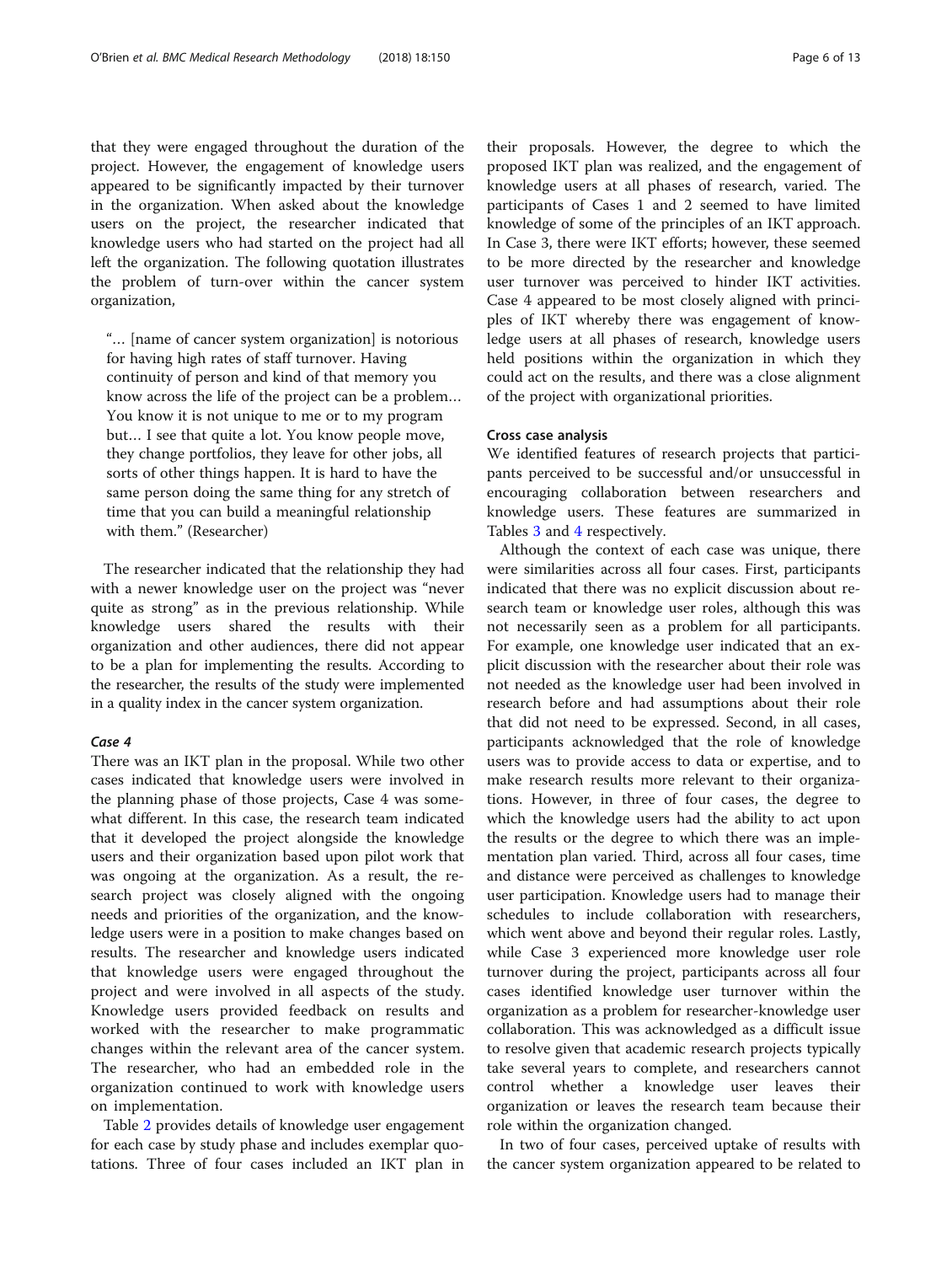| İ<br>1<br>)<br>S<br>i<br>I<br>I<br>١<br>ł<br>ļ<br>٢<br>S<br>.<br>.<br>. |
|-------------------------------------------------------------------------|
|                                                                         |
|                                                                         |
|                                                                         |
|                                                                         |
|                                                                         |
| a candidate as<br>۱                                                     |
| a teach and the second<br>j<br>j<br><br>١<br>$\overline{ }$             |
| $\begin{smallmatrix} 1\ 1\ 2\ 3 \end{smallmatrix}$<br>I                 |
| ֚֚֚֚֚֚֚֚֚֚֚֚֚֚֚֚֚֚֡֝<br>֧֧֪֖֖֚֚֚֚֚֚֚֝֝֝<br>ī<br>i<br>j<br>J             |
| $\ddot{\phantom{a}}$<br>Ï<br>$\frac{1}{2}$<br>١<br>j                    |
|                                                                         |
|                                                                         |
| $\ddot{\phantom{a}}$                                                    |
| J<br>l                                                                  |
| J                                                                       |
|                                                                         |
|                                                                         |
| Able <sub>2</sub><br>ಗ<br>l                                             |

<span id="page-6-0"></span>

|                                                                                            | Table 2 Knowledge user involvement in cancer health services research project by study phase and case                                                                                                                                                                                                                                                                                                      |                                                                                                                                                                                                                                                                                                                                                                                                                                                                                                                                                                                                                                                                                         |                                                                                                                                                                                                                                                                                                                                                                                                                                                                                                                    |                                                                                                                                                                                                                                                                                                                                                                                                                                                                                         |
|--------------------------------------------------------------------------------------------|------------------------------------------------------------------------------------------------------------------------------------------------------------------------------------------------------------------------------------------------------------------------------------------------------------------------------------------------------------------------------------------------------------|-----------------------------------------------------------------------------------------------------------------------------------------------------------------------------------------------------------------------------------------------------------------------------------------------------------------------------------------------------------------------------------------------------------------------------------------------------------------------------------------------------------------------------------------------------------------------------------------------------------------------------------------------------------------------------------------|--------------------------------------------------------------------------------------------------------------------------------------------------------------------------------------------------------------------------------------------------------------------------------------------------------------------------------------------------------------------------------------------------------------------------------------------------------------------------------------------------------------------|-----------------------------------------------------------------------------------------------------------------------------------------------------------------------------------------------------------------------------------------------------------------------------------------------------------------------------------------------------------------------------------------------------------------------------------------------------------------------------------------|
| Study Phase                                                                                | Case                                                                                                                                                                                                                                                                                                                                                                                                       | Case 2                                                                                                                                                                                                                                                                                                                                                                                                                                                                                                                                                                                                                                                                                  | Case 3                                                                                                                                                                                                                                                                                                                                                                                                                                                                                                             | Case.                                                                                                                                                                                                                                                                                                                                                                                                                                                                                   |
| 1. Involved in planning<br>stages (i.e. defining<br>research question,<br>designing study) | KUs indicated they were involved<br>- 2/3 KUs indicated they provided<br>- Researcher did not indicate that<br>involved in planning stages; 1/3<br>involved in the planning stages.<br>had an<br>knowledge users (KUs) were<br>Document Review (Proposal <sup>9</sup> ):<br>access to data but were not<br>All 3 KUs indicated they<br>in study design<br>- Not described<br>advisory role.<br>Interviews: | Researcher indicated that KUs were<br>2 KUs indicated they were involved<br>throughout the project, including<br>the development and refinement<br>- "The decision-maker partners will<br>involved in planning stages, but<br>Document Review (Proposal):<br>be engaged in the research<br>of the research questions<br>-1 KU could not recall their<br>in the planning stages.<br>had a limited role<br>involvement.<br>Interviews:<br>(pp.66)                                                                                                                                                                                                                                         | 2 KUs said that they were involved<br>drafting of this proposal" (pp.93)<br>"They have provided input on key<br>in the research design stage with<br>this project and articulation of its<br>1 KU described themselves as an<br>involved in the development of<br>- "[Names of two KUs] have been<br>research team did most of the<br>methodological issues in the<br>- Researcher indicated that the<br>Document Review (Proposal):<br>goals" (pp.93)<br>project design<br>researchers.<br>Interviews:<br>adviser | - Researcher indicated that KUs were<br>involved in planning stages, which<br>was built from a pilot done by the<br>involved in the planning stages<br>of this research project." (pp.55)<br>system organization was involved<br>collaboratively with researchers.<br>in the "front end" and research<br>KUs indicated that the cancer<br>- "Key stakeholders have been<br>Document Review (Proposal):<br>cancer system organization.<br>approach was developed<br>Interviews:          |
| throughout the study<br>2. Involved in methods<br>and/or analysis                          | KUs were involved in methods or<br>- Researcher did not indicate that<br>- KUs confirmed the researcher's<br>analysis throughout the study.<br>Researcher indicated that they<br>presented the results to KUs.<br>Document Review (Proposal):<br>- Not described<br>Interviews:<br>views.                                                                                                                  | involvement in methods or analysis<br>2 KUs indicated there were minimal<br>plans, interpret findings, and assign<br>partners will be engaged in the re-<br>research tasks. The decision-maker<br>tions, study methodology, and de-<br>every 3 months to review analytic<br>search throughout the project, in-<br>- "The entire study team will meet<br>refinement of the research ques-<br>meetings and informal updates<br>Researcher did not indicate KU<br>cluding the development and<br>velopment of instruments and<br>when the research was being<br>Document Review (Proposal):<br>1 KU did not recall their<br>measures." (pp.66)<br>involvement.<br>conducted;<br>nterviews: | meetings to keep KUs involved and<br>1 KU indicated they provided input<br>1 KU indicated they were engaged<br>and to obtain feedback from KUs.<br>informed throughout the project,<br>throughout the project, and that<br>there were regular meetings and<br>- 1 KU left their organization role.<br>Document Review (Proposal):<br>- Research team held regular<br>email communication.<br>"all the way along"<br>- Not described<br>Interviews:                                                                 | - 1 KU said they were engaged but<br>throughout the project to ensure<br>- Researcher indicated one KU was<br>had a role change and could no<br>- "A working group comprised of<br>investigators will meet regularly<br>[knowledge translation]." (pp.55)<br>researcher kept them informed<br>[description of KUs] and study<br>longer continue as a KU, but<br>Document Review (Proposal):<br>continued integrated KT<br>about study activities.<br>involved in methods<br>Interviews: |
| 3. Provided feedback<br>on results                                                         | will convene an advisory panel made<br>which may also lead to further sub-<br>communicate findings and discuss<br>-"To encourage this exchange, we<br>implications of the data derived<br>Document Review Proposal:<br>investigations." (pp.101-102)<br>up of representatives  to<br>Interviews:                                                                                                           | - "Regular reporting of results to the<br>Researcher indicated that more KU<br>analyses and ultimately will result<br>team will ensure timely progress<br>in findings which are relevant to<br>the decision-makers." (pp.66)<br>and adjustments for further<br>Document Review Proposal:<br>nterviews:                                                                                                                                                                                                                                                                                                                                                                                  | and interpreting results of analysis."<br>- "[KUs] will participate in reviewing<br>provided feedback on results and<br>- Researcher indicated that KUs<br>Document Review Proposal:<br>suggested future research<br>directions.<br>Interviews:<br>(pp.93)                                                                                                                                                                                                                                                         | - "The findings from each aim will be<br>reviewed, analyzed and interpreted<br>- Researcher indicated KUs provided<br>feedback on results then KUs used<br>with input from this working<br>Document Review Proposal:<br>those findings to make<br>group." (pp.55)<br>Interviews:                                                                                                                                                                                                        |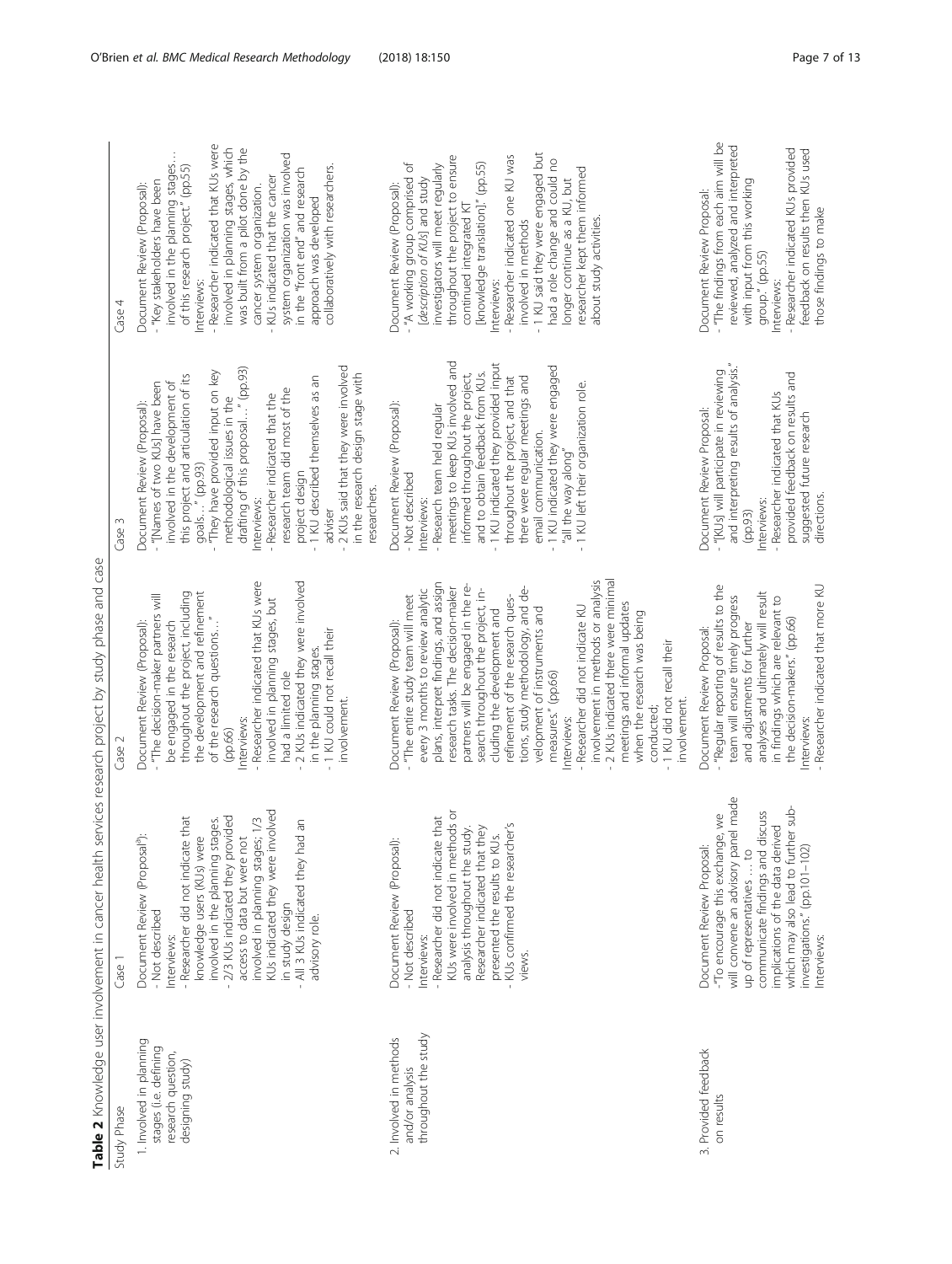|                                                            |                                                                                                                                                                                                                                                                                                                                                                               | Table 2 Knowledge user involvement in cancer health services research project by study phase and case (Continued)                                                                                                                                                                                                                                                                               |                                                                                                                                                                                                                                                                                                                                                                                                                                   |                                                                                                                                                                                                                                                                                                                                                                                                                                                                                                                                                                                                                                                    |
|------------------------------------------------------------|-------------------------------------------------------------------------------------------------------------------------------------------------------------------------------------------------------------------------------------------------------------------------------------------------------------------------------------------------------------------------------|-------------------------------------------------------------------------------------------------------------------------------------------------------------------------------------------------------------------------------------------------------------------------------------------------------------------------------------------------------------------------------------------------|-----------------------------------------------------------------------------------------------------------------------------------------------------------------------------------------------------------------------------------------------------------------------------------------------------------------------------------------------------------------------------------------------------------------------------------|----------------------------------------------------------------------------------------------------------------------------------------------------------------------------------------------------------------------------------------------------------------------------------------------------------------------------------------------------------------------------------------------------------------------------------------------------------------------------------------------------------------------------------------------------------------------------------------------------------------------------------------------------|
|                                                            | feedback<br>Researcher and KUs indicated that,<br>as advisers, they provided<br>on data and findings                                                                                                                                                                                                                                                                          | - 1 KU did not recall their involvement.<br>when results were being reviewed.<br>involvement came at the point<br>2 KUs indicated they provided<br>feedback on findings                                                                                                                                                                                                                         | not available when they part of the<br>- 1 KU indicated that results were<br>2 KUs indicated they provided<br>feedback on results<br>project.                                                                                                                                                                                                                                                                                     | - 1 KU joined project to implement<br>results once project was finished.<br>1 KU left before findings were<br>programmatic changes.<br>available                                                                                                                                                                                                                                                                                                                                                                                                                                                                                                   |
| 4. a) Shared results with<br>cancer system<br>organization | research team shared results cancer<br>team had<br>2 KUs did not recall discuss results<br>They<br>the<br>- 1 KU did not recall discussing<br>Document Review Proposal<br>- Researcher indicated that<br>were not sure if research<br>results with organization.<br>sent them the results.<br>with the organization.<br>system organization<br>- Not described<br>Interviews: | - 1 KU indicated that they presented<br>-1 KU did not indicate they shared<br>Researcher was not aware if KUs<br>project with their organization<br>results with their organization<br>had shared the results of the<br>Document Review Proposal:<br>results at a cancer system<br>- 1 KU did not recall their<br>organization meeting<br>- Not described<br>involvement.<br>Interviews:        | project results with "lots of people"<br>1 KU indicated that they discussed<br>2/3 KUs did not indicate that they<br>shared results with organization<br>Researcher team was invited to<br>cancer system organization to<br>Document Review Proposal:<br>at the organization.<br>present results.<br>- Not described<br>Interviews:                                                                                               | "The findings from each aim will be<br>reviewed, analyzed and interpreted<br>Researcher indicated that the team<br>key findings will be communicated<br>wrote a report for the KUs and the<br>1 KU left role so was not involved<br>in any sharing of results to cancer<br>maker to implement results once<br>- 1 KU joined project as a decision<br>with input [from organization]<br>to other stakeholders integral to<br>KUs used it to make program<br>the conduct of the [name]<br>Document Review Proposal:<br>changes at cancer system<br>system organization<br>project was finished.<br>program." (pp.55)<br>organization.<br>Interviews: |
| 4. b) Shared results with<br>other audiences               | audiences outside of cancer system<br>indicated that KUs shared results to<br>Document Review Proposal:<br>$\overline{S}$<br>- Neither researcher nor KU<br>- Not described<br>organization.<br>Interviews:                                                                                                                                                                   | audiences outside of organization.<br>they shared the results with other<br>KUs had shared the results of the<br>Researcher did not indicate that<br>None of the KUs indicated that<br>project with other audiences.<br>Document Review Proposal:<br>- Not described<br>Interviews:                                                                                                             | - 1 KU indicated that they shared the<br>results in different presentations to<br>1 KU changed roles during project<br>but says they still reference the<br>nationally and internationally<br>results to clinical audiences<br>other audiences outside of<br>Document Review Proposal<br>- Not described<br>organization.<br>nterviews:                                                                                           | indicated that KUs shared results to<br>audiences outside of organization.<br>- Neither researcher nor KUs<br>Document Review Proposal:<br>- Not described<br>Interviews:                                                                                                                                                                                                                                                                                                                                                                                                                                                                          |
| 5. Implemented study<br>results                            | implement results and aligning with<br>cancer system organization priorities.<br>ou uejd)<br>- Researcher indicated that they are<br>they<br>currently determining how to<br>Document Review Proposal<br>None of the KUs said that<br>implemented results.<br>- Not described<br>implement)<br>Interviews:                                                                    | - 1 KU was not aware if results were<br>Document Review Proposal (plan to<br>did not give them direction or tell<br>- 1 KU indicated that the researcher<br>- Researcher did not indicate that<br>KUs implemented the results.<br>-1 KU did not recall their<br>used by cancer system<br>them what to do next.<br>- Not described<br>organization.<br>involvement.<br>implement)<br>Interviews: | Document Review Proposal (plan to<br>build a case around the validity of<br>1 KU said they used the results to<br>the collaboration led to additional<br>cancer system work and changes<br>that should be made at a 'clinical<br>continued to work with KUs and<br>Researcher did not indicate that<br>research questions and projects.<br>KUs implemented results, but<br>- Not described<br>mplement):<br>nterviews:<br>level'. | Document Review Proposal (plan to<br>"With [KU] assistance, key findings<br>system area] by:  translating the<br>"The objectives of our knowledge<br>outcomes of our project to the<br>strategy are to improve [cancer<br>will be communicated to other<br>organization program]." (pp.55)<br>conduct of the [cancer system<br>broader research community."<br>stakeholders integral to the<br>implement):<br>Interviews:<br>(pp.55)                                                                                                                                                                                                               |

O'Brien et al. BMC Medical Research Methodology (2018) 18:150 example 3 of 13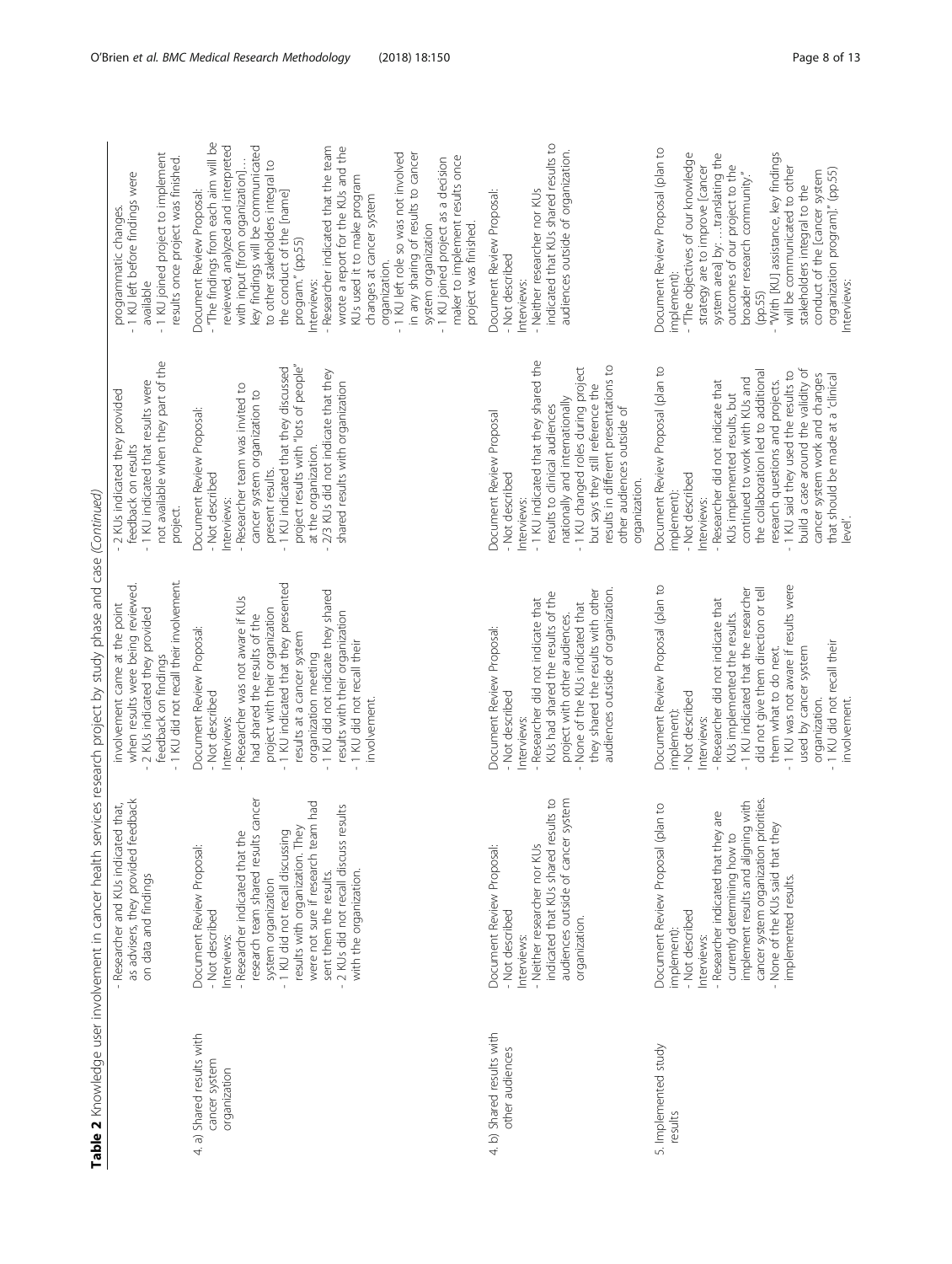| services research project by study phase and case (Continued)<br>Table 2 Knowledge user involvement in cancer health |                                      |
|----------------------------------------------------------------------------------------------------------------------|--------------------------------------|
| - 1 KU left their role at cancer system                                                                              | Researcher indicated that results    |
| organization; when they left, the                                                                                    | were presented to KUs, which         |
| KUs were working through how to                                                                                      | informed future cancer system        |
| implement results.                                                                                                   | organization activities, changes,    |
| - 1 KU left project and did not have                                                                                 | and further research designs.        |
| a role in implementation.                                                                                            | -1 KU indicated that program         |
|                                                                                                                      | changes were made, but they          |
|                                                                                                                      | themselves did not use results       |
|                                                                                                                      | because they left the organization   |
|                                                                                                                      | - 1 KU works with researcher often,  |
|                                                                                                                      | and KU's cancer system               |
|                                                                                                                      | organization used project results to |
|                                                                                                                      | make cancer system process           |
|                                                                                                                      | changes.                             |

Refers to plans to involve knowledge users in various phases of project aRefers to plans to involve knowledge users in various phases of project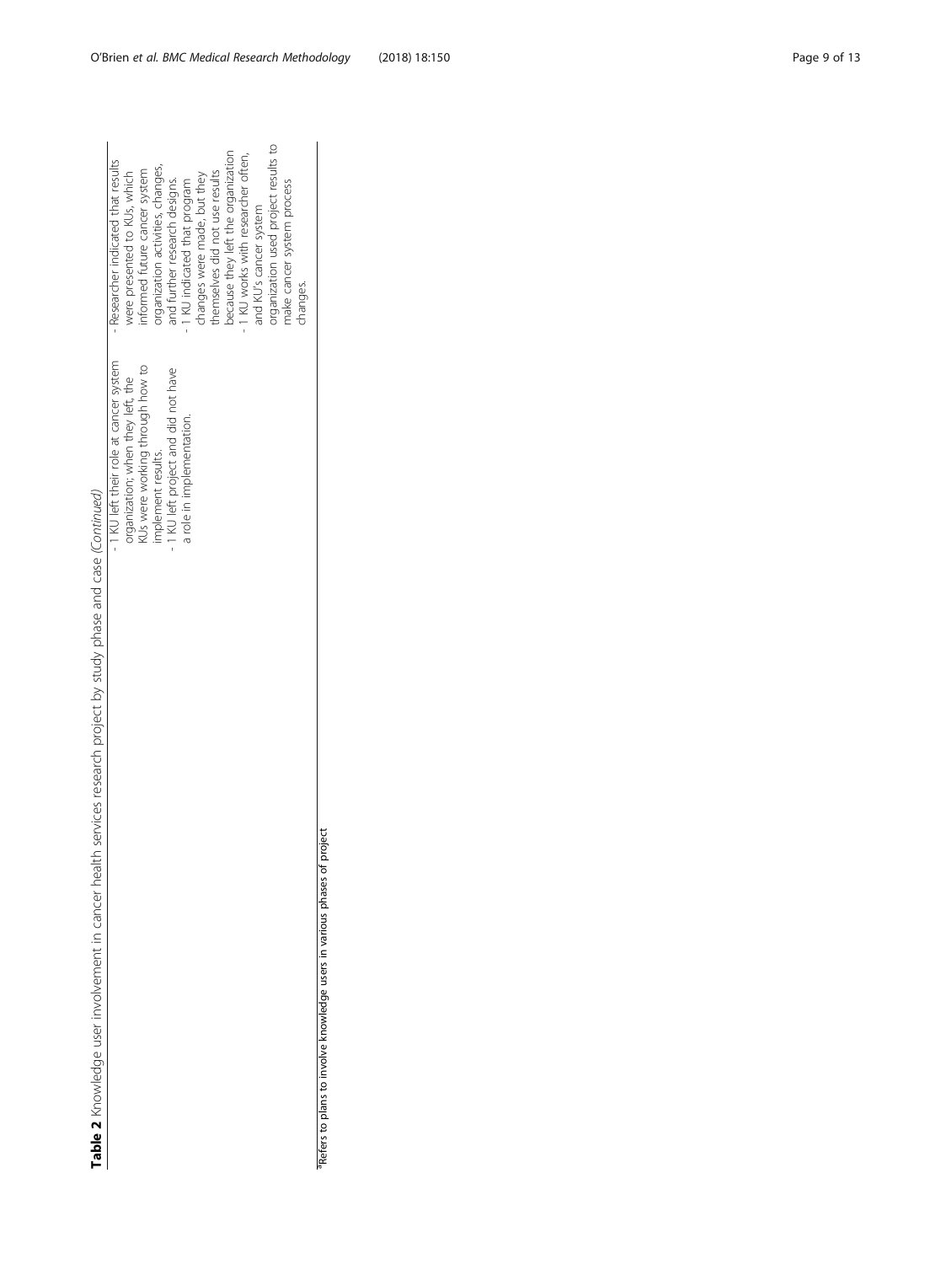<span id="page-9-0"></span>

|                            | Table 3 Researchers and knowledge users' views on factors that encouraged knowledge user collaboration on cancer health |  |  |  |  |  |
|----------------------------|-------------------------------------------------------------------------------------------------------------------------|--|--|--|--|--|
| services research projects |                                                                                                                         |  |  |  |  |  |

| Factor                                                                                                                      | <b>Notes</b>                                                                                                                                                                                                                                                                                                                 |
|-----------------------------------------------------------------------------------------------------------------------------|------------------------------------------------------------------------------------------------------------------------------------------------------------------------------------------------------------------------------------------------------------------------------------------------------------------------------|
| 1. Research team discusses roles at beginning of project <sup>a</sup>                                                       | Participants recommended that in future health services research<br>network projects an explicit discussion of researcher and<br>knowledge user (KU) roles take place at the beginning of the<br>project.                                                                                                                    |
| 2. KUs have decisional authority within the organization to<br>implement project results <sup>a</sup>                       | While KU decisional authority was identified as important, not all<br>KUs had such authority within their organization.                                                                                                                                                                                                      |
| 3. Researchers engage KUs throughout duration of project<br>(e.g., via regular contact, checking in, meetings) <sup>a</sup> | KUs preferred to be engaged throughout the study in contrast to<br>collaborations where KUs are minimally engaged or engaged at<br>the beginning and/or end of the project, but less throughout.<br>No discussion by researchers or KUs that KUs would take initiative<br>to engage with researchers throughout the project. |
| 4. Project goals align with organizational goals and priorities <sup>a</sup>                                                | Project goals may be important but they must align with the<br>organization's goals and priorities for results to be considered for<br>implementation by the cancer system organization.                                                                                                                                     |

#### <sup>a</sup>ldentified in all cases

having an IKT approach in the study. In both cases, the organization was already engaged in the topic area and acknowledged the importance of the project and its results. In another case, the cancer system organization was also invested in the topic area. Although the goal of the research project was to evaluate the implementation of a policy, the knowledge users expressed that they did not know how to use the study results. In the last case, there was no evidence that there was uptake of the results within the organization.

# Discussion

The results of the current study indicate that there is a need for elucidation of the principles of IKT and the roles of both knowledge users and researchers on cancer-related research studies. First, based on document review and interview data, we can speculate that in some cases, researchers and knowledge users did not fully understand the principles of IKT. Second, the majority of participants in three of the four cases, expressed that the roles of knowledge users could have been made

Table 4 Researcher and knowledge users' views on factors that discouraged knowledge user collaboration on cancer health services research projects

| Factors                                                                                                      | Notes                                                                                                                                                                                                                                                                                                                                            |  |  |  |  |  |
|--------------------------------------------------------------------------------------------------------------|--------------------------------------------------------------------------------------------------------------------------------------------------------------------------------------------------------------------------------------------------------------------------------------------------------------------------------------------------|--|--|--|--|--|
| 1. No explicit discussion of knowledge user (KU) role <sup>a</sup>                                           | Lack of an explicit discussion of roles may have led to ambiguity<br>about KU role throughout the project including their role in<br>sharing results in the KU's organization.                                                                                                                                                                   |  |  |  |  |  |
| 2. KUs do not have decisional authority within the organization<br>to implement project results <sup>a</sup> | Not all KUs had decisional authority to implement the results at<br>the organization.                                                                                                                                                                                                                                                            |  |  |  |  |  |
| 3. No clear implementation plan for results in KU's organization <sup>b</sup>                                | The goal of specific projects may have been to generate new<br>knowledge, but there was no plan as to what exactly would be<br>done with that knowledge in the KU's organization.                                                                                                                                                                |  |  |  |  |  |
| 4. Lack of alignment between project goals and organizational<br>goals and priorities <sup>b</sup>           | Project goals must align with the organization's goals and<br>priorities for results to be considered for implementation by the<br>cancer system organization.                                                                                                                                                                                   |  |  |  |  |  |
| 5. Lack of time for KU involvement in project and/or geographical<br>distance from researchers <sup>a</sup>  | KUs had multiple responsibilities and had to make time for<br>involvement in project. Being a KU on a project was not part of<br>their usual role in the organization. In some projects, KUs were<br>located in another city and interactions occurred by<br>teleconference.                                                                     |  |  |  |  |  |
| 6. KU turnover at organization <sup>a</sup>                                                                  | KU turnover was perceived to significantly impact collaboration on<br>projects. For example, project history was lost when a new KU<br>joined the study team.                                                                                                                                                                                    |  |  |  |  |  |
| 7. Lack of knowledge translation framework or process in KU's<br>organization <sup>b</sup>                   | KUs commented that without a knowledge translation framework<br>within the organization, it was difficult to share results of research<br>study with key decision-makers. While the KUs used the term<br>"framework", it is possible that other organizational features such<br>as knowledge translation structures and processes may be needed. |  |  |  |  |  |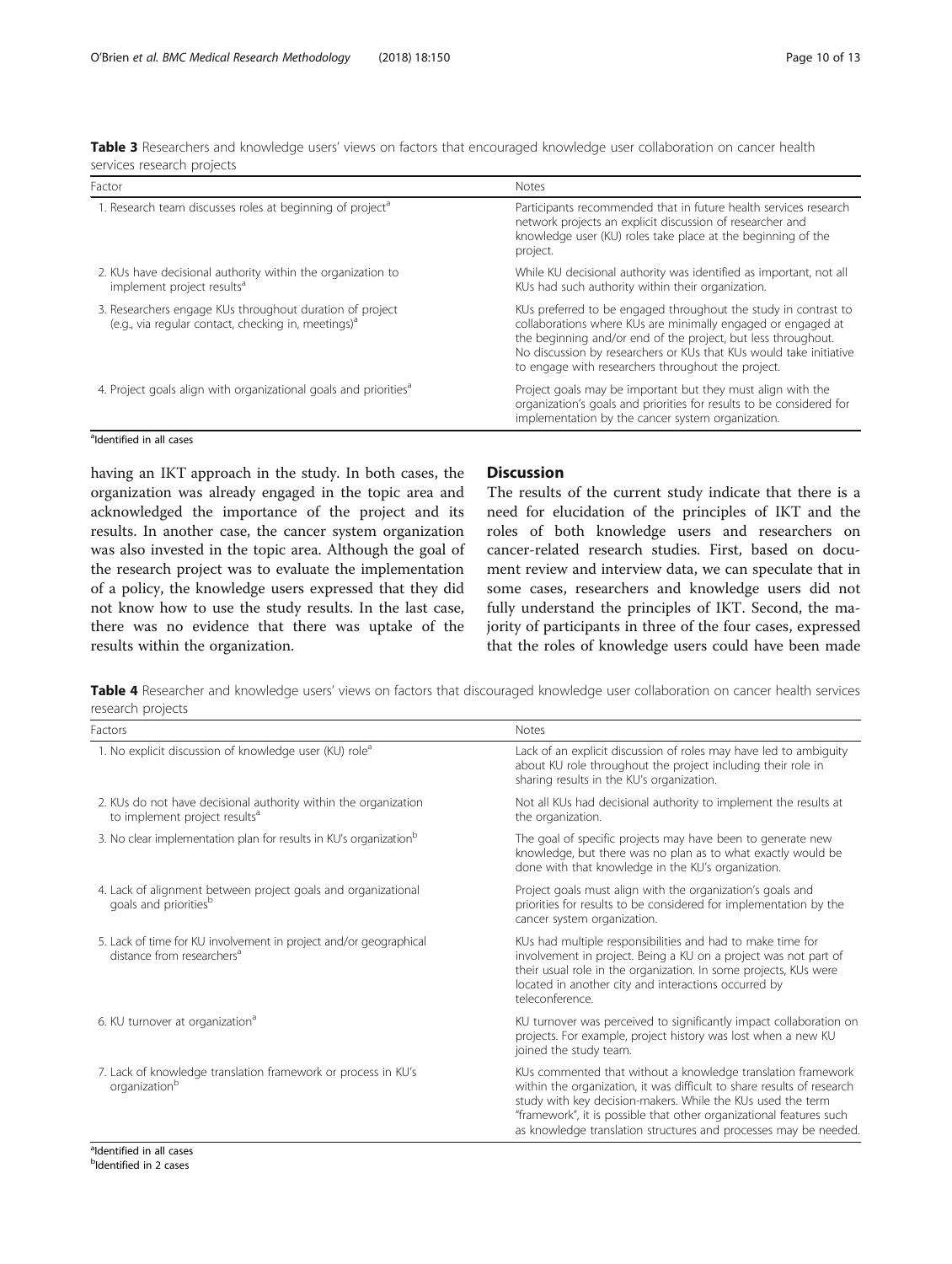more explicit. We suggest that if an IKT approach is desired, all collaborators play an equal role in defining roles and making expectations explicit from the beginning of the research project [\[33](#page-12-0)–[36\]](#page-12-0).

Another finding from the current study was that both researchers and knowledge users perceived that the cancer system organization lacked a framework for an IKT approach and an 'intake' process for research results. For cancer system organizations to be able to promote evidence-based care, it seems obvious that there needs to be an explicit process for how results from research studies can be considered for action by the organization.

Our study has identified the need for clarification on the role of knowledge users on research studies. For several of the knowledge users, their role on the study was not part of their usual responsibilities within the organization and they had to make time for this extra role. This is especially problematic if the knowledge user left the organization, taking the project history with them. Given that knowledge user involvement on research collaboration was not part of their organizational roles, it is understandable that IKT efforts were largely led by the research team. We suggest that collaboration on research projects be explicitly part of the knowledge user's role so that if a new person takes over the role, the project history is not lost. This assumes buy-in from the organization that a knowledge user role is important to the work of the organization and there is an explicit hand-over from one knowledge user to the next.

Our results share some similarities with the findings of other researchers. Ross et al. [\[9\]](#page-12-0) described different models of decision-maker involvement in research, specifically formal support, responsive partner, and integral partner. In our study, we found that the roles of knowledge users on two of the cases were as "advisors" who were supportive of the goals of the research project and facilitated access to data. This advisor role seems similar to the role of formal supporter described by Ross. Several of the participants in our study also indicated that was important to engage the "right level" of person in the organization. We believe this finding to be an important insight. While a knowledge user may be sufficiently engaged throughout all phases of a research project, if that knowledge user does not have decision-making authority in their organization, the IKT efforts may fall short. In a large and complex organization, different knowledge user roles may be needed if research results are to be considered for implementation. These various roles could include knowledge users who would sanction implementation at the policy level, knowledge mobilizers who would hold managerial roles, and knowledge implementers who would be responsible for implementing the results within the organization.

Several of our findings about facilitators of IKT are similar to benefits of an embedded researcher model [[12,](#page-12-0) [13\]](#page-12-0). These include the importance of developing relationships between researchers and decision makers within the organization and ensuring that the proposed research is responsive to organizational needs and priorities. However, in the current study, we investigated participants' perceptions of an IKT approach rather than an embedded researcher model. Only one of the researchers in our cases described themselves as having an 'embedded' role in the organization; the others indicated an academic or hospital affiliation. We speculate that an embedded researcher model may be one strategy for facilitating an IKT approach but this presumption would require further investigation.

Our study findings support the work of Gagliardi and Dobrow [[37\]](#page-12-0) who derived a framework for assessing organizational capacity for IKT. In particular, the linkage of IKT to organizational priorities resonated with the findings of three of four cases in our study. At the individual level, we also found an apparent lack of knowledge of the principles of IKT among some researchers and knowledge users. We also found in one case that the researcher valued independence of the research from the knowledge users. Even if knowledge users are interested in being involved in a study, if the researchers value independence then it is difficult to imagine that the knowledge users would have a meaningful role in the research study.

A novel finding of the current study is about the perceived importance of internal work by the organization on the same topic as the one pursued by the researchers. It is possible that there may be less investment in external research and more valuing of internal research completed by employees although this finding needs further investigation.

Several of our findings were similar to those of a recent scoping review of IKT [[38\]](#page-12-0). Specifically, Gagliardi reported nine barriers and 15 enablers of IKT. In our study we found six of the nine barriers reported by these researchers: differing needs and priorities, lack of skill in or understanding of IKT processes, lack of clarity in goals, roles, and expectations, little continuity of involvement due to staff turnover, limited time of knowledge users who had multiple responsibilities, and geographical distance. In addition, we found two other barriers: minimal engagement of knowledge users by researchers and lack of a clear implementation plan for the results. With respect to enablers, there were three of 15 enablers in common: immersion of researchers in the decision-maker setting, building on pre-existing relationships, and establishing partnership early in the research process. It is possible that differences between the results of the current study and those of the scoping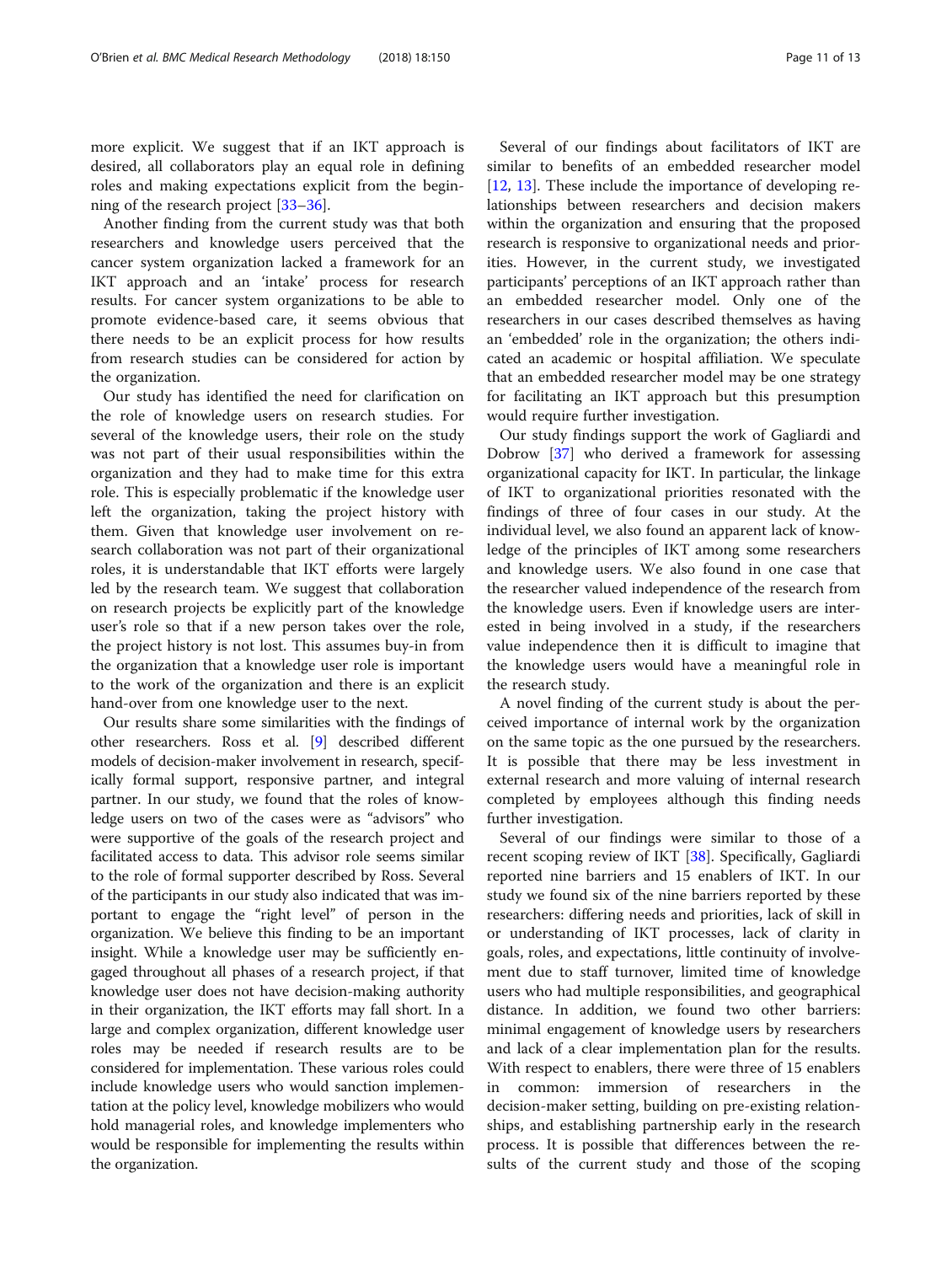review could have occurred because many of the knowledge users in our study were affiliated with the same cancer system organization and had similar experiences. It is possible that we did not find many enablers because of the limited numbers of cases in our study. Had we been able to sample other cases, it is possible that we might have found additional enablers.

A unique perspective offered by the current study is that we conducted a multiple case study of IKT using an IKT approach. Four of the co-investigators had a role in the cancer system organization and were involved in the design, interpretation of the findings, and drafting of the manuscript. However, we too have experienced difficulty in identifying the 'right' audience for our findings in a large organization. The knowledge users on our own study have all leadership roles but within different portfolios making it difficult to find a home when the findings have implications across the organization. An immediate benefit of the IKT approach was the case study results were used in the design of a subsequent funding application by the cancer health services network.

# **Limitations**

There are several limitations to our study. The interviews occurred approximately 2 years after the completion of the project. Individuals may not have recalled details of their involvement in the study. It is also possible that those who declined our invitation to participate would have had different perspectives compared to those who did participate.

It is possible that we could have missed a knowledge user from one or more of the cases. However, we sought knowledge users from the document review and used snowball sampling to locate other knowledge users.

We were limited to four cases all within the same cancer health services research network and as such were restricted in our ability to find confirming and disconfirming results across the cases. However, an advantage was that the cases were heterogeneous and included different topic areas and varying methodological approaches. This study focussed on cases within a cancer health services research network; we cannot comment on other instances of IKT internal to the cancer system organization.

# Conclusions

This case study provided detailed information about IKT plans and implementation within a cancer health services research network. Barriers to KU engagement in the co-production of cancer health services research include lack of knowledge of IKT principles amongst researchers and knowledge users, mismatched expectations of knowledge user role, frequent KU turnover

within the organization, and a lack of a knowledge translation framework or processes within the organization. When a research study is directly aligned with organizational priorities, it appears more likely that results generated by research will be considered in programming. Research teams will need to consider specific strategies to address barriers to KU engagement.

#### Abbreviations

IKT: Integrated knowledge translation; KT: Knowledge translation; KU: Knowledge user

#### Acknowledgements

Not applicable.

#### Funding

This study was conducted with the support of the Ontario Institute for Cancer Research and Cancer Care Ontario through funding provided by the Government of Ontario. IDG is a recipient of a CIHR Foundation Grant (FDN# 143237).

#### Availability of data and materials

The data are not publicly available as complete interview transcripts may contain information that could compromise research participant privacy/ consent.

# Authors' contributions

MAO conceived the study with EG, oversaw the study, analyzed the data with AC, and drafted the final version of the manuscript. AC conducted the interviews, analyzed the data, and wrote the first draft of the manuscript. MAO, AC, LB, MCB, CCE, IDG, NM, and EG reviewed the within case and cross-case analyses. MAO, AC, LB, MCB, CCE, IDG, NM, and EG approved the final version of the manuscript.

#### Ethics approval and consent to participate

All participants provided written informed consent to participate in the study. The University of Toronto Research Ethics Board approved this study - Protocol reference # 32306.

#### Consent for publication

Not applicable.

#### Competing interests

The authors declare that they have no competing interests.

## Publisher's Note

Springer Nature remains neutral with regard to jurisdictional claims in published maps and institutional affiliations.

#### Author details

<sup>1</sup>Department of Family and Community Medicine, University of Toronto, 500 University Avenue, Fifth Floor, Toronto, ON M5G 1V7, Canada. <sup>2</sup>Social and Behavioural Health Sciences, Dalla Lana School of Public Health, University of Toronto, Toronto, ON, Canada. <sup>3</sup>Tom Baker Cancer Centre, Calgary, AB, Canada. <sup>4</sup>University of Calgary, Calgary, AB, Canada. <sup>5</sup>Institute for Clinical Evaluative Sciences, Toronto, ON, Canada. <sup>6</sup>School of Epidemiology and Public Health, Faculty of Medicine, University of Ottawa, Ottawa, ON, Canada. <sup>7</sup>Ontario Institute for Cancer Research, Toronto, ON, Canada. <sup>8</sup>School of Epidemiology and Public Health, University of Ottawa, Ottawa, ON, Canada. <sup>9</sup>Ottawa Hospital Research Institute, Ottawa, ON, Canada. <sup>10</sup>Cancer Care Ontario, Toronto, ON, Canada. <sup>11</sup>Sunnybrook Research Institute, Toronto, ON, Canada. 12Odette Cancer Centre, Sunnybrook Health Sciences Centre, Toronto, ON, Canada. 13Department of Oncology, McMaster University, Hamilton, ON, Canada.